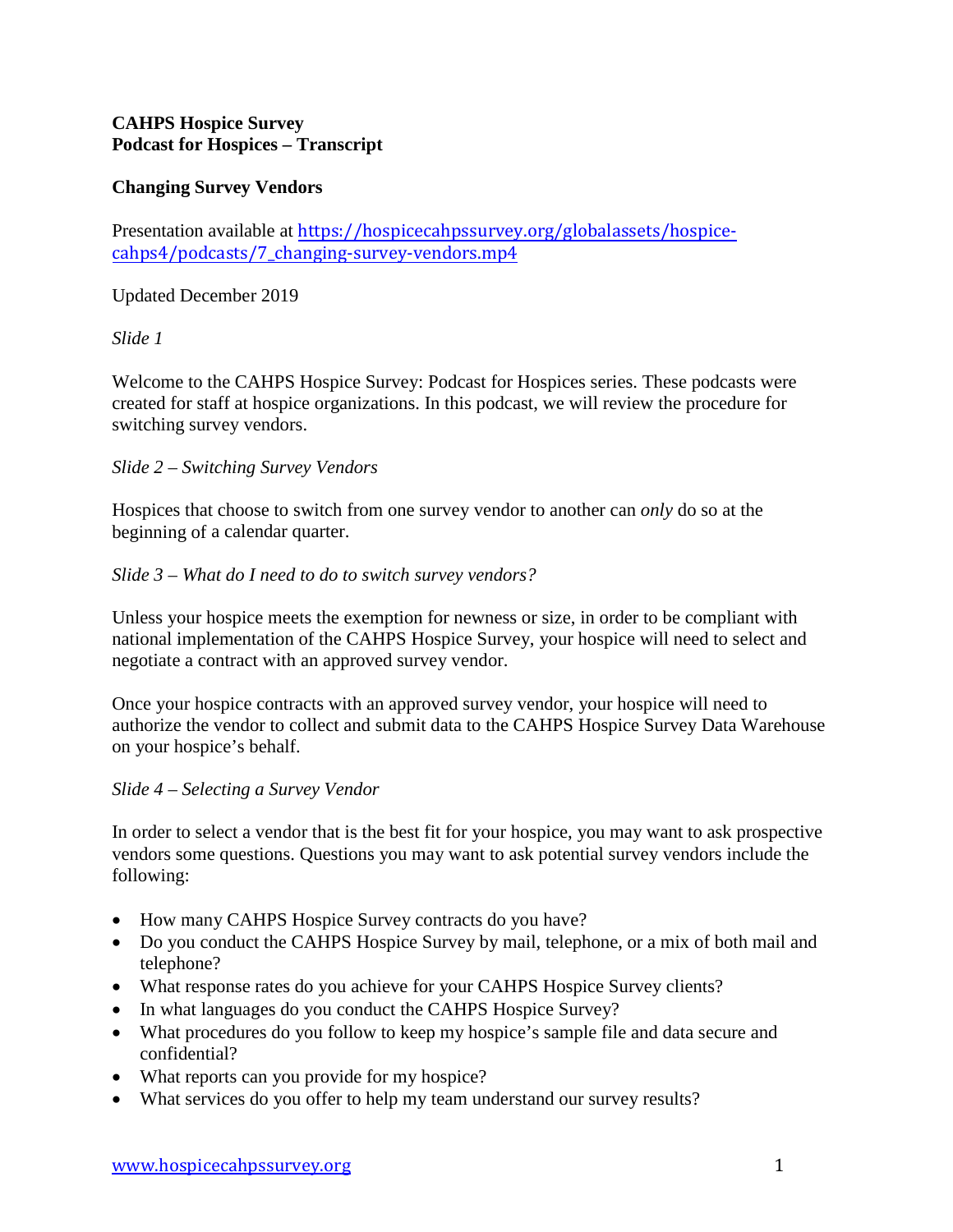### *Slide 5 – Authorization Form for Changing Survey Vendors*

To switch from one survey vendor to another, the Hospice Administrator must complete and submit a CAHPS Hospice Survey Vendor Authorization Form. The form must be notarized, and the original must be sent to the RAND Corporation.

This form is available on the Technical Specifications page of the CAHPS Hospice Survey Web site.

The Last Quarter of Survey Administration for your current CAHPS Hospice Survey Vendor and the Survey Administration Start Date for your new CAHPS Hospice Survey Vendor must be noted on the form.

The Authorization Form for Changing Survey Vendors is the *only* form that will be accepted if a hospice is changing survey vendors. RAND must receive the form at least one calendar quarter, or 90 days, before your new vendor submits data on your hospice's behalf.

### *Slide 6 – Next Steps*

If your hospice changes survey vendors and does not submit a new Survey Vendor Authorization Form, your hospice's data will not be accepted to the CAHPS Hospice Survey Data Warehouse.

If you have questions about the process for changing survey vendors, contact the CAHPS Hospice Survey Technical Assistance team

#### *Slide 7 – Timeline*

Here, you will see an overview of the data collection and data submission timeline.

Data collection begins two months following the month of patient death. The data submission deadlines happen quarterly during the calendar year. If your hospice is authorizing a new survey vendor, or switching survey vendors, the Vendor Authorization Form is due three months before the corresponding data submission deadline.

The yearly data collection timelines, with actual calendar dates, are posted on the CAHPS Hospice Survey website.

#### *Slide 8– Vendor Authorization Form*

An example of a vendor authorization form is shown here. It is important to include complete and accurate information on this form, including the hospice CCN, an approved survey vendor, and contact information for the hospice administrator and point of contact.